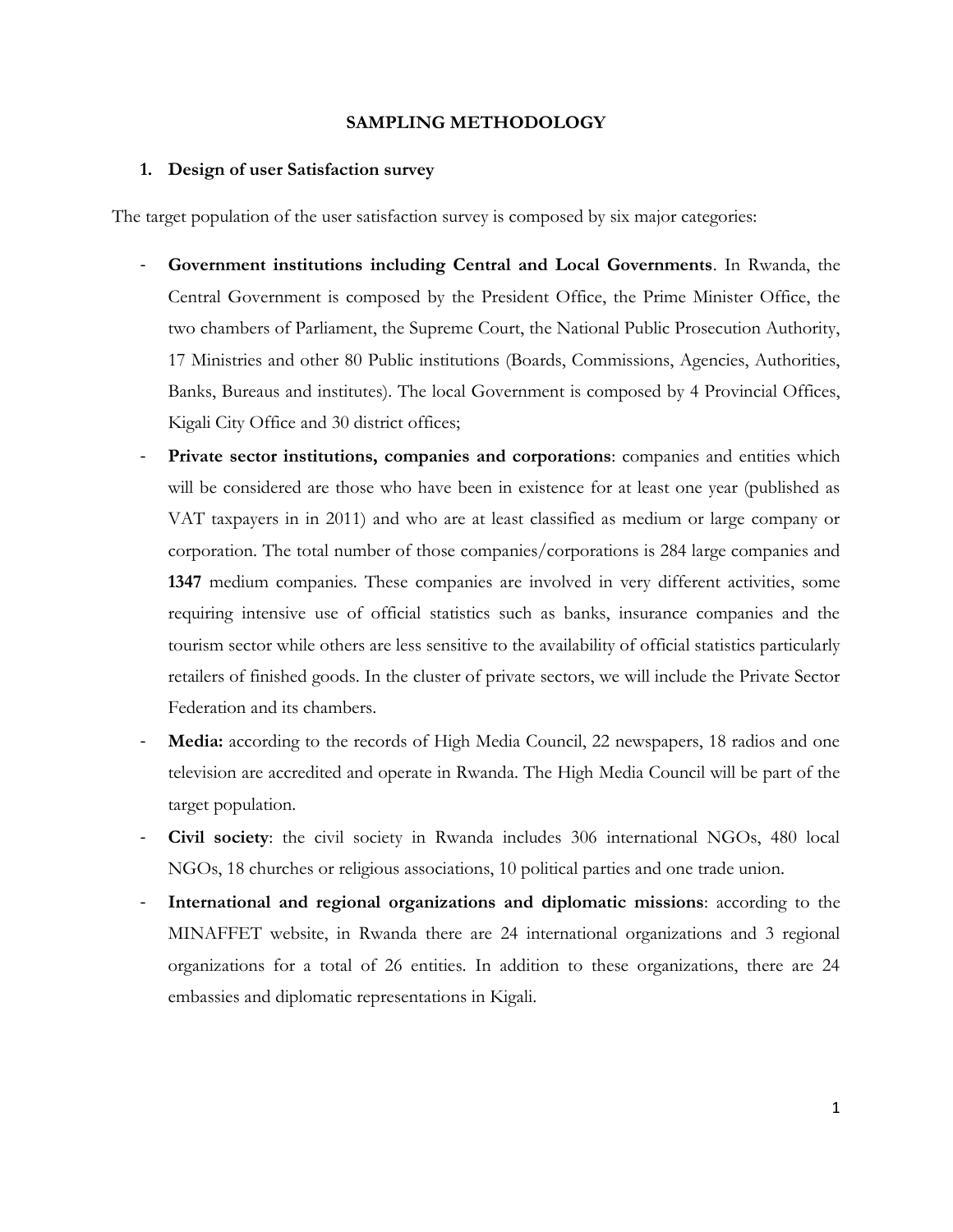- **Education sector**: it comprises 14 private higher learning institutions (HLIs), 19 public HLIs institutions, 3 public research institutions (RAB, IRST and RBC) and 2 private research institutions (IPAR and IRDP).

Since these groups arecomposed by very different entities in terms of needs and use of statistics, the design will be done in a way to ensure a good precision level for each group. Ministries, Boards, Authorities and other Institutions are grouped into economic, social, governance and cross cutting strata. The private sector entities are grouped into two strata according to the likelihood of use of official statistics. Banks, Insurance companies, Telecommunication companies, Hotels and BRALIRWA are considered as users or potential users compared to other medium and large companies. For the education sector, we distinguished public and private institutions so that researchers and lecturers will be sampled accordingly. It is the same approach we used for the civil society where organizations are grouped into international NGOs, local NGOs and Churches, political parties and trade unions. All participants identified from Media and International organizations will be approached during this study. The classification of different entities is detailed in table 1.

## **2. Sample size calculation**

The sample size is calculated for each group. Since several indicators are estimated, we will assume that the percentage to estimate is close to 50% and the present study is descriptive. Hence, for a confidence level of 0.95, a tolerated absolute margin of error of **0.10** and ignoring the correction for finite population, the sample size becomes  $n = 96$  for each group. The terms of reference stipulates that for large institutions, it is advisable to select more than one respondent hence implying the presence of intra-cluster correlation. To cater for such design effect, the sample size was increased by a coefficient of 1,5 after due consultations with the NISR team. Moreover, since the nonresponse rate is quite high in these studies<sup>1</sup>, we increased the sample size by an additional  $20\%$ . The final sample size for each of the 6 groups becoming 173 respondents.

 $\overline{\phantom{a}}$ 

<sup>1</sup> EUROSTAT User Satisfaction Survey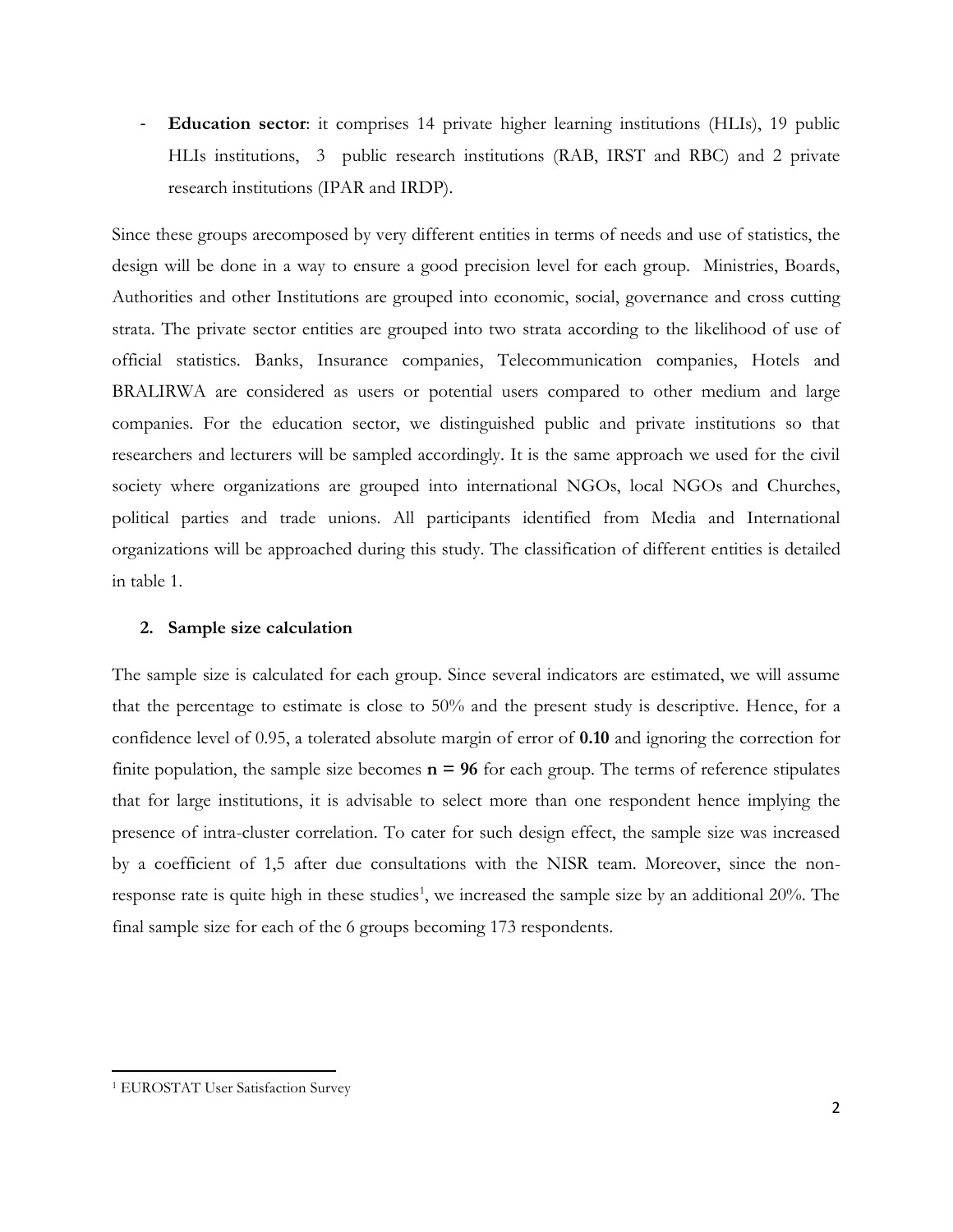# **Table 1: Stratification of entities by Sector**

| Group          | Stratification | Number of clusters                                         |
|----------------|----------------|------------------------------------------------------------|
|                | criteria       |                                                            |
| Government     | <b>EDPRS</b>   | 4 Strata:                                                  |
| entities       | Sector         | Economic sector                                            |
|                |                | Social sector                                              |
|                |                | Governance sector                                          |
|                |                | Cross-cutting sector                                       |
| Private sector | Sector<br>of   | 2 strata                                                   |
|                | activities     | Stratum1: Banks, Insurance, telecommunications, hotels and |
|                |                | <b>BRALIRWA</b>                                            |
|                |                | Stratum 2: other medium and large companies                |
| Media          | Type of media  | 3 strata                                                   |
|                |                | Newspapers                                                 |
|                |                | Radios                                                     |
|                |                | TV and Media High Council                                  |
| Civil Society  | Type<br>of     | 3 Strata                                                   |
|                | organization   | International NGO's                                        |
|                |                | Political parties, churches and trade union                |
|                |                | Other Local NGO's                                          |
| International  | Type<br>of     | 2 strata                                                   |
| Organizations  | Organization   | Countries' representations,                                |
|                |                | Multilateral funders and Bilateral funders                 |
| Education and  | Category       | 2 strata                                                   |
| research       |                | Public Institutions                                        |
|                |                | Private Institutions<br>$\blacksquare$                     |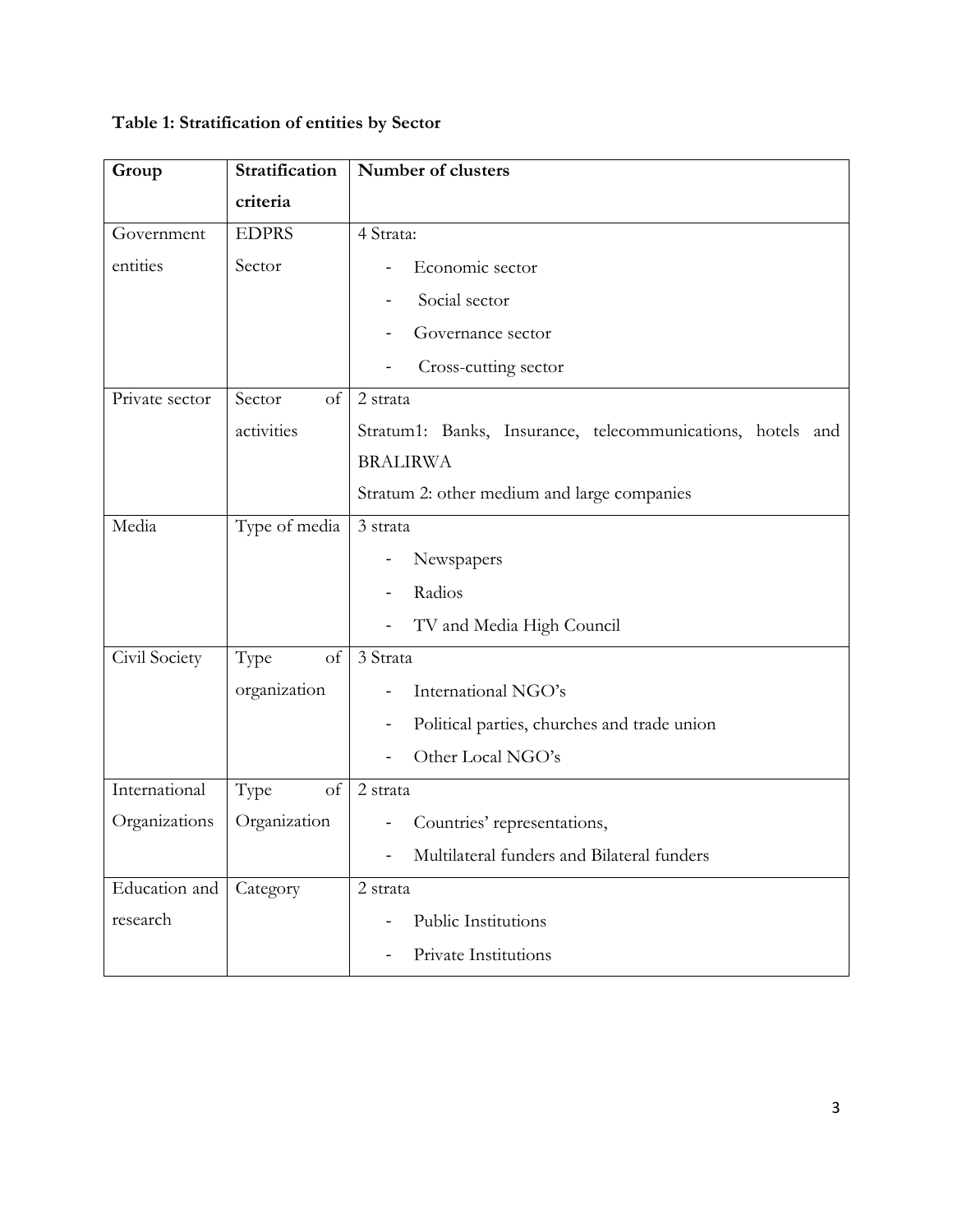#### **3. Sampling frame and selection of statistical units**

The list of respondents was elaborated using organizational charts of the institutions and limiting the target people to those who are in decision making positions. This approach was used for private Government and Private Institutions and international organizations. The sampling frame for media group, apart for Media High council and Rwanda Broadcasting Agency where we considered several possible respondents, for other institutions we considered systematically two people namely the Chief Editor and the Publishing Director. Institutions for which we could not access the organization chart, only one participant will be considered for the study and the Head of the institution or his Deputy will be interviewed. For the education sector, a comprehensive list of professors, lecturers and researchers was developed. For research institutions, participants were limited to Senior research fellow and above in NIRDA, Senior researcher fellow and above inRAB and Heads of division and above in RBC. For IRDP and IPAR, we considered 3 senior researchers from each institution.

## **a) Selection of units from Government entities**

The 173 respondents were allocated proportionately to each cluster ending up with 4 units for the Cross cutting stratum, 77 from Governance stratum, 36 from social stratum and 56 form the economic cluster. Inside each cluster, key policy makers such as Ministers, Ministers of State, Permanent secretaries and other high ranked officers and selected with probability one to be part of the study. Other participants were selected with different probabilities according to their ranks. From each sub-strata, statistical units were selected using simple random selection.

## b) **Selection units from the Private sector**

In the private sector, we opted for recruiting all the participants from the financial institutions and companies in cluster 1. From the second cluster, additional statistical units were selected by a selected by systematic approach on lists sorted by sector of activity.